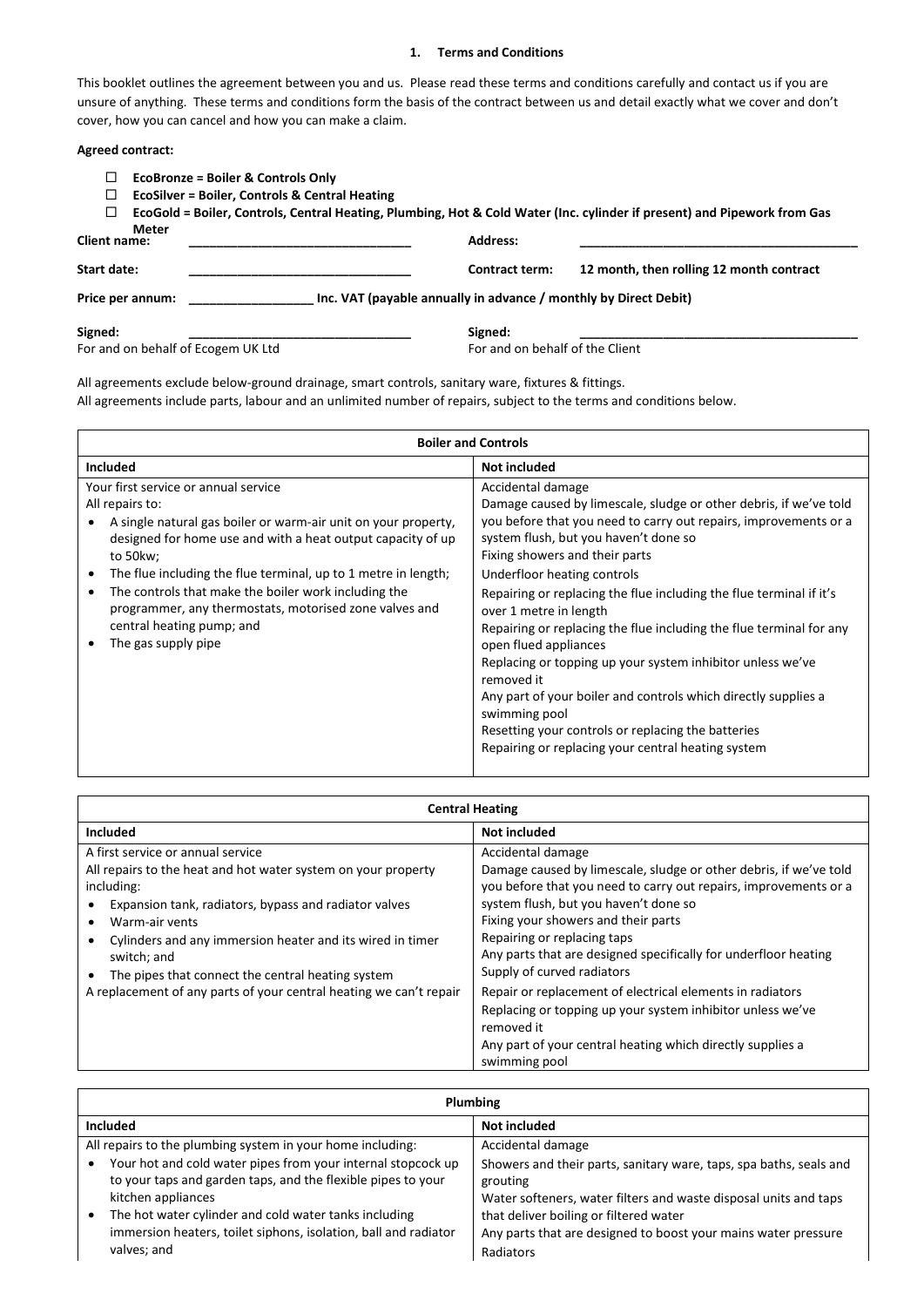| Your water supply pipe from the boundary of your property to<br>your home | Plumbing in detached outbuildings, swimming pools, fountains,<br>ponds or water features and the pipes running to or from them<br>Rainwater pipes and guttering |
|---------------------------------------------------------------------------|-----------------------------------------------------------------------------------------------------------------------------------------------------------------|
| A replacement of parts that we can't repair                               | Frozen pipes that need defrosting where there is no other damage<br>Shared water supply pipes                                                                   |
|                                                                           | Water meters                                                                                                                                                    |

# **General conditions**

### **Definitions**

Any words capitalised in this agreement have a particular meaning and are defined below:

"We", "us" and "our" means Ecogem UK Ltd, a registered company in England under the number "10149660" Unit 12, St Marys Works, Burnmoor Street, Leicester, LE2 7JL

"You" and "your" means the person(s) named in the Agreement, together with anyone that normally lives in your home, including any tenants. Only the person(s) named in the Agreement can amend or cancel it.

**"Accidental damage"** means anything you do to your boiler or system that damages it or stops it from working properly, without meaning to. **"Agreement"** means the Agreement between you and us, which includes these terms and conditions. The Agreement we send you will show the services you have with us, the period of agreement and the annual cost.

**"Annual service"** means a check each year to ensure your boiler and, where included, your central heating system is safe and working properly. **"Approved list"** means the type of boiler or parts that we can repair or replace.

**"Boiler and controls"** means a single natural gas boiler or warm-air unit on your property, that's designed for home use and has a heat output capacity of up to 70kW, as well as the flue and the controls that make it work, including the programmer, any thermostats, motorised zone valves and central heating pump.

**"Central heating"** means the heating and hot water system in your Home, including your expansion tank, radiators, bypass and radiator valves, system filters, warm-air vents, cylinders, any immersion heater and its wired in timer switch, and the pipes that connect them.

**"Cylinder"** means a tank that stores hot water.

**"First service"** means our visit to you after you first enter into an Agreement with us to check and confirm whether we can cover you. **"Gas supply pipe"** means the pipe that connects your gas meter to your

gas boiler and other gas appliances you have on your Property. **"Home"** means the building, including any attached garage or conservatory where you live or a home you own, including holiday

homes or rental properties.

**"Period of agreement"** means the day your cover starts until it runs out, as detailed in the Agreement.

**"Property"** means your Home and all the land up to your boundary, including any outbuildings.

**"Repair"** means to fix your boiler or system following a fault or breakdown. **"Replace"** means us replacing parts with an approved standard alternative. We'll provide replacements with similar functionality but not

necessarily an identical make and model or type of fitting.

**"Sanitary ware"** means your toilet bowl and cistern, bidet, sink, pedestal, bath and shower tray.

**"Services"** means the cover for the boiler and/or system detailed in the Agreement.

**"Sludge"** means the natural build-up of deposits in your boiler or central heating system as it corrodes over time.

**"System flush"** means a process where we remove sludge from your central heating system.

**"Upgrade"** means improvements that make your boiler or system safer or more efficient.

**"Warm-air"** means where your Home is heated by warm air flowing through vents, not hot water flowing through radiators.

For a breakdown or repair call 08007 999724.

### **The Agreement and how it renews**

The Agreement will be for a minimum of 12 months. It will automatically renew every year, unless you ask us to stop. Please contact us in writing at least 30 days before your Agreement is due to renew if you would like to cancel it.

We'll write to you at least 30 days before your Agreement is due to renew, to let you know if any of your Services or prices are changing.

# **Adding new Services**

If you add any new Services to your Agreement during the Period of agreement, we'll arrange it so that they all renew at the same time.

### **Prices and price changes**

Your Agreement shows the total annual price. That price won't go up or down over the Period of agreement, unless you change it or the Services included in it, or the Government changes the relevant tax rate. We'll always contact you in writing to tell you about any change in price.

### **Payments**

You can pay in full in advance each year by cheque, debit or credit card or Direct Debit. Alternatively, you can pay monthly by Direct Debit. All of our prices include the relevant taxes at the current rate.

We will quote for any Services you ask us to carry out that are not included in your Agreement and these will need to be accepted by you in writing before we will go ahead with the works. These extra Services may be subject to different terms and conditions but we will advise in the quote if that is the case.

If we send you an invoice, it must be paid by you by return. If your payment is late, including if a Direct Debit payment doesn't go through on time, we may charge you interest for each day the payment is late, until we receive it. Interest is charged at 8.75% plus a £ 40.00 compensation fee. If your payment is late, we may also stop providing our Services to you until we have received it. Before we book any repair or visit, we may ask you to pay any missing payments due.

### **First service**

Your First service will usually be within two months of you first taking out the Agreement. If you move Home and we've already carried out a First service or an Annual service at your Property in the last twelve months, we won't carry out another one, even if you've just moved in. If we've installed a new boiler for you, the First service will be carried out as part of the installation.

At the First service, our engineer will check that your boiler is on our Approved list and that your boiler and/or system doesn't have any preexisting faults. If we find it is not on the Approved list or it has a pre-existing fault, we'll either tell you what needs to be done to fix it and how much it'll cost, offer you a different Agreement or cancel your Agreement.

Once the First service has been carried out, if you have not already done so, you will need to sign this Agreement within 14 days – otherwise, your cover will not start and we will invoice you for the First service.

If you agree for us to repair a pre-existing fault, we will carry out this work at a mutually convenient time. Once this repair has been carried out, you will need to sign this Agreement within 14 days – otherwise, your cover will not start and we will invoice you for the First service.

#### **Annual service**

We will visit your Home once a year to check that your boiler and/or system is working safely and in line with the relevant laws and regulations. We'll also test the gases your boiler produces. If these tests show that it's necessary to take your boiler apart to adjust or clean it, we will do so.

During the visit, our engineer will fill in a service sheet that shows you exactly what we've checked. If we find a problem or fault that needs to be fixed, we'll tell you about it. We may need to give you a quote for any work that needs to be done. Our engineer will ask you to sign the service sheet. Please keep service sheets and/or log books with the boiler so our engineer can review them at each Annual service. Your first service counts as an annual service.

When your annual service is due we'll send you an email, letter, text message or call you to arrange it. We'll try to get hold of you up to three times. If we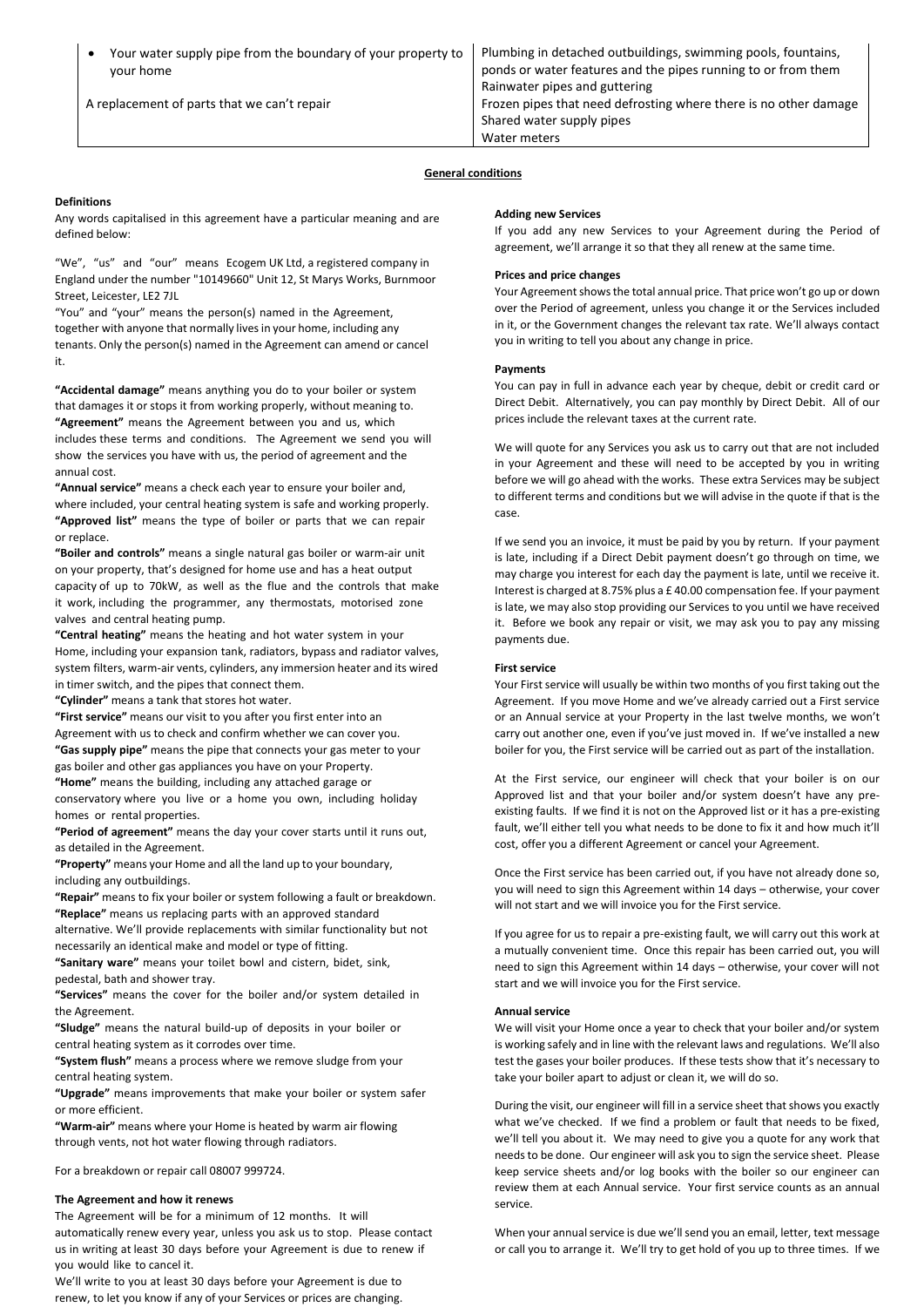don't hear back from you, we won't make another attempt, but you can contact us at any time to arrange your Annual service.

### **Under warranty**

If your boiler or system is covered by a third party warranty, it is your responsibility to make sure that any work we do doesn't affect that warranty.

### **Changing your boiler**

If you change a boiler that's covered by us, you will need to tell us the make and model of the new one, so we can check we can cover it. If we can't cover it, we may need to cancel or amend your Agreement.

You should also check to see whether you still need the same level of cover (for example, if your new boiler has a manufacturer's warranty).

### **Changing your address**

If you move to a new Home, you need to tell us as soon as possible. We may start a new Agreement, transfer your current Agreement to your new address or cancel it.

### **Tenants or managing agents arranging visits**

If you rent out your Property, your tenants or your managing agents can call us directly to arrange any engineer's visit, providing you've given them permission to do so.

#### **Reasonable timescales**

We'll carry out any repairs or visits you're entitled to within a reasonable time, unless something occurs beyond our control which makes that impossible, in which case we'll let you know as soon as possible and give you another time when we can visit.

### **Our engineers**

We will normally send one of our engineers to carry out the Services but in some cases, we may send a suitably qualified sub-contractor instead.

#### **Access**

Our engineers will only work at your Property if there's someone 18 years old or older there at all times during the visit. It's your responsibility to give us access to your Property. If we can't get access, we won't be able to complete the work and we may charge for the wasted visit. It will be up to you to arrange another appointment. If you don't rearrange the appointment, your Agreement will still continue. After several failed attempts to get into your Property, we may cancel your Agreement but we'll let you know beforehand.

Once in the Property, it's your responsibility to make sure we can gain access to your boiler or system to repair or service it. If we can't access your boiler or system without causing damage to your Property, we will ask for your permission first and won't be responsible for any damage unless caused by our negligence.

### **Authority to carry out work**

If you're not at the Property when our engineer visits, you must make sure that there is someone else present who can give instructions to our engineer on your behalf.

# **Working in dangerous or unsafe conditions**

We won't start or continue doing any work in your Home if we believe there's a health and safety risk, for example hazardous chemicals, pest infestations, verbal or physical abuse, or harassment. We won't return to finish the work until the risk is gone.

If any asbestos needs to be removed before we can service or repair your boiler or system, you'll need to arrange and pay for someone else to remove it and give you a Certificate of Reoccupation, which you'll need to show us.

### **Repairs**

From time to time, we may tell you that your boiler or system needs permanent repairs or improvements that aren't covered by your Agreement to keep working safely. For example, not meeting current gas safety regulations. If you don't follow our advice, it will affect certain parts of your cover but your Agreement will keep running until you or we change or cancel it.

### **Spare parts**

Any replacements we provide will have similar functionality but not necessarily the same features or an identical make and model or type of fitting. Alternatively, you can give the engineer a replacement part that you've bought yourself, if we have first approved it, in which case we only accept responsibility for our workmanship, not any manufacturing faults in the part itself.

If our engineer doesn't have the parts they need with them, we'll first try to get original parts or if that isn't possible, reconditioned parts from the original manufacturer or an approved supplier. If we still can't get hold of the parts we need after that, we may need to cancel your Agreement (or part of it) unless you're eligible for a replacement.

If we've agreed to cover a boiler but warned you that it might be difficult to find spare parts, we'll do what we can, within reason, to repair it.

### **Twelve month guarantee**

We guarantee to repair or replace any faulty parts we've supplied, or fix any faulty work that we've done within twelve months from the date that we did the work. This doesn't affect your statutory rights under the Consumer Rights Act 2015, if applicable, and any laws that replace it. For independent advice about your rights, you can speak to the Citizens Advice Bureau or Trading Standards.

### **System Flush**

Over time, gas central heating systems build up sludge that can block or narrow your pipes, radiators and boiler parts. A System Flush is our way of removing that sludge from your system. We'll tell you if your system needs a System Flush to work properly. You'll need to pay for it separately, as it isn't included in your cover.

If someone else carries out a System Flush for you, you'll need to show us the receipt before we carry out any more repairs or replacement work for damage caused by sludge.

#### **Smart Controls**

We're not responsible for any Smart Controls such as Hive or Nest controls, or for any energy or central heating management systems. You will need to tell us if you have these before taking out the Agreement.

# **Confirming the age of your boiler**

Our engineer will estimate how old your boiler is. If you disagree you'll need to show us either the original purchase receipt, a dated guarantee or proof of when it was first installed. If your boiler is 7 years old or more, your monthly premium will increase by £ 2.00.

### **Curved radiators**

If your Agreement includes cover for central heating, it doesn't include a likefor-like replacement of curved radiators.

We can either replace it with a standard radiator on a nearby flat wall or install a curved radiator that you've bought yourself, in which case we only accept responsibility for our workmanship, not any manufacturing faults in the radiator itself.

# **Who can benefit from this agreement?**

Nobody other than you can benefit from your agreement.

### **Cash in lieu**

We won't offer you cash instead of carrying out an annual service, repairs or replacements.

### **Domestic use**

Your Agreement only includes cover for your Property if it is used for normal day-today living purposes, including use for home office or activities of a domestic nature, including renting, and not where the main purpose of the Property is for commercial purposes. As such, we're not liable for any indirect or consequential damages.

# **Pre-existing faults**

We don't include cover for any faults or design faults that were already there when your boiler or system was installed or added to your Agreement, that we've told you about before and you haven't fixed, or that we couldn't reasonably have been expected to know about before (e.g. faulty pipes which are buried under concrete floors).

#### **Damage**

We won't cover any damage you've caused. If anyone other than us carries out any work on your boiler or system and damages it, your cover doesn't include putting that right. We may quote for the repairs or cancel your Agreement.

We won't repair or replace any parts that have been deliberately damaged or misused. Our engineer will use their expert judgement to determine how the damage was done.